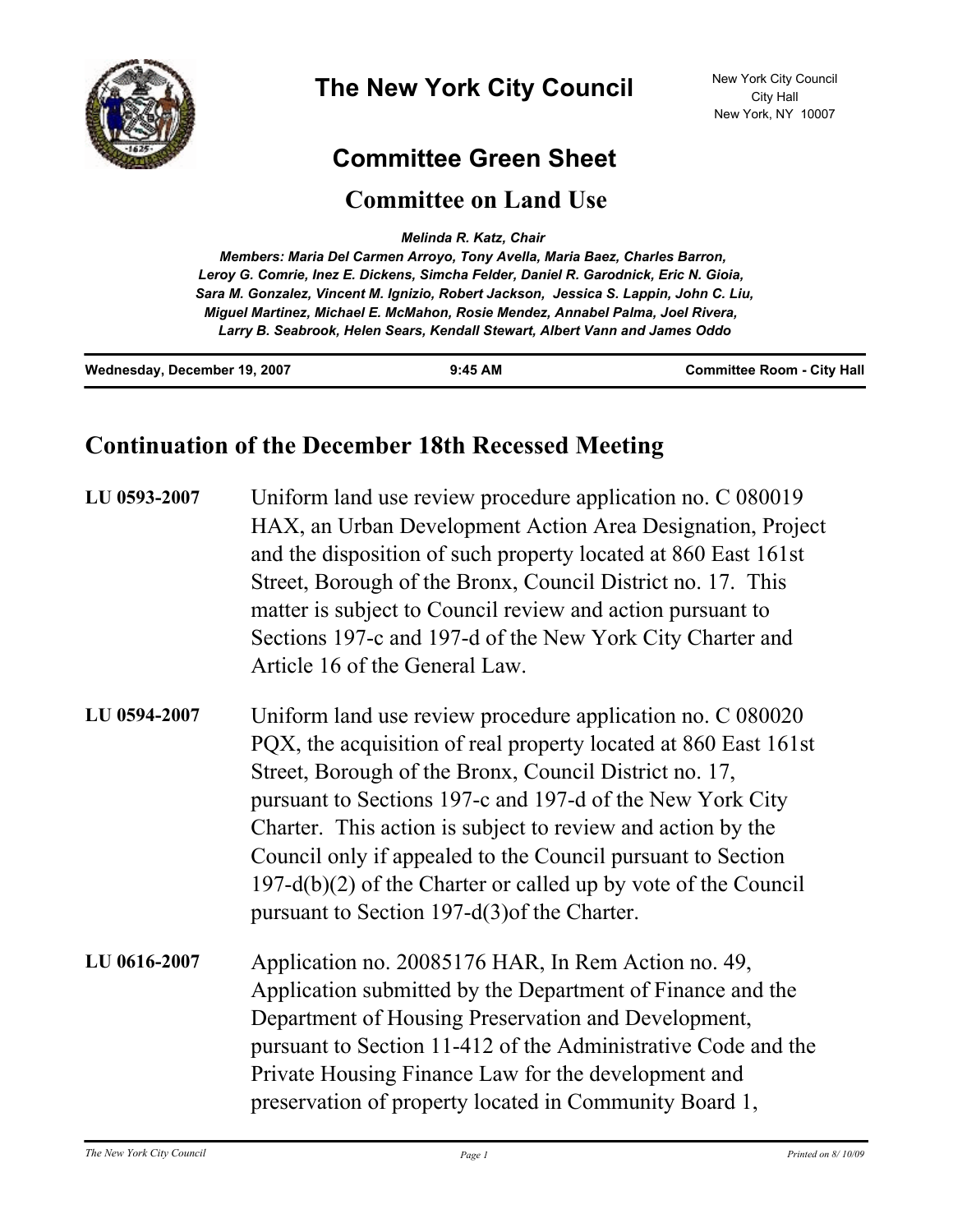Borough of Staten Island.

Application no. 20085177 HAM, In Rem Action no. 47, Application submitted by the Department of Finance and the Department of Housing Preservation and Development, pursuant to Section 11-412 of the Administrative Code for the development and preservation of property located in Community Boards 9 and 10, Borough of Manhattan. **LU 0617-2007**

- Application no. 20075254 TCM, pursuant to §20-226 of the Administrative Code of the City of New York, concerning the petition of BacBars Group LLC, to establish, maintain and operate an enclosed sidewalk café located at 533 Hudson Street, Borough of Manhattan, Council District no. 3. This application is subject to review and action by the Land Use Committee only if called-up by vote of the Council pursuant to Rule 11.20b of the Council and §20-226(g) of the New York City Administrative Code. **LU 0628-2007**
- Application no. 20085181 HAM, an Urban Development Action Area Project located at 2073 7th Avenue, Council District no. 9, Borough of Manhattan. This matter is subject to Council review and action pursuant to Article 16 of the New York General Municipal Law, at the request of the New York City Department of Housing Preservation and Development, and pursuant to Section 696 of the General Municipal Law for an exemption from real property taxes. **LU 0619-2007**
- Application no. 20085083 HAX, an Urban Development Action Area Project located at 697 Dawson Street, Council District no. 17, Borough of the Bronx. This matter is subject to Council review and action pursuant to Article 16 of the New York General Municipal Law, at the request of the New York City Department of Housing Preservation and Development and pursuant to Section 577 of the Private Housing Finance **LU 0563-2007**